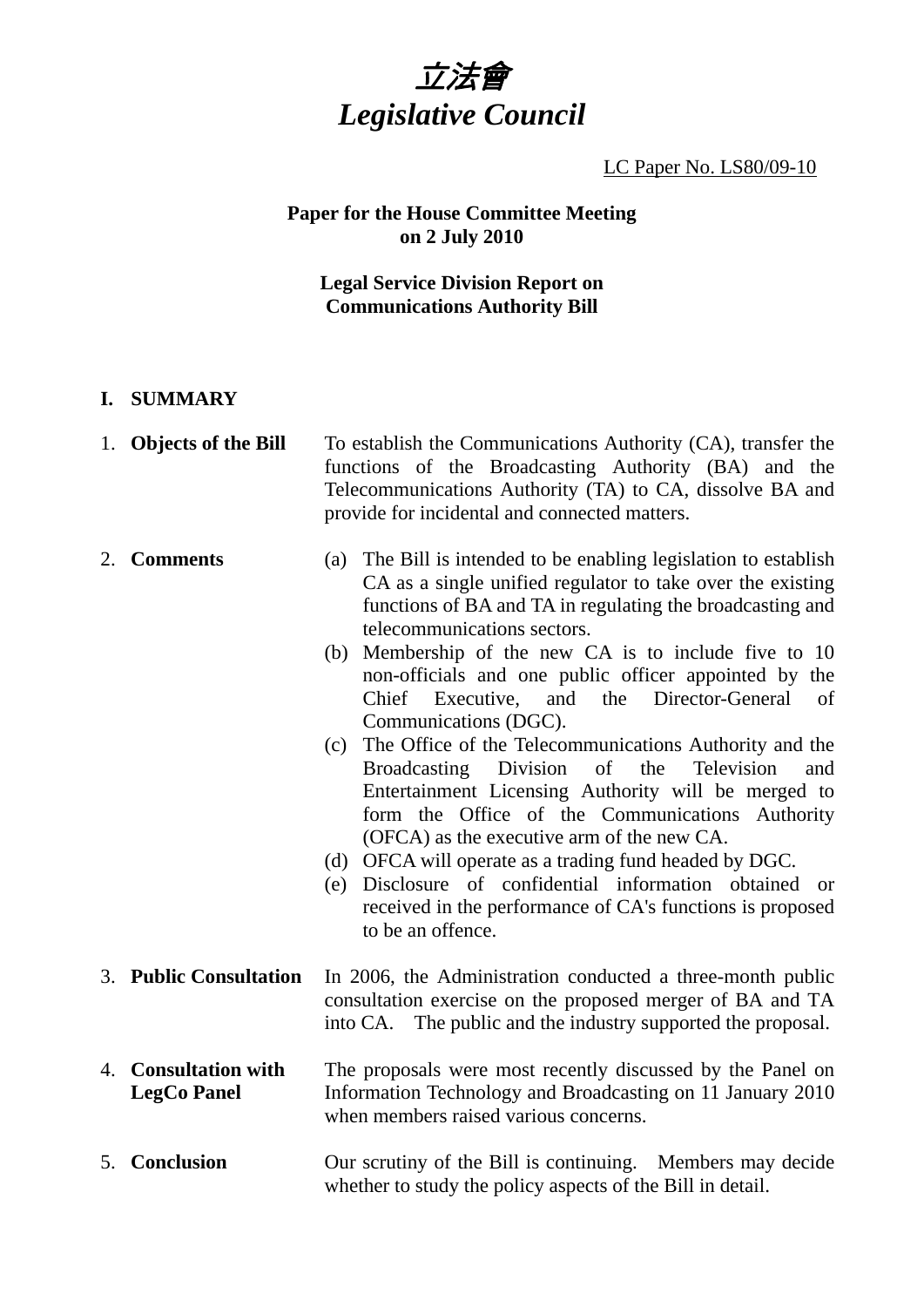## **II. REPORT**

### **Objects of the Bill**

The Bill seeks to:

- (a) establish the Communications Authority;
- (b) transfer the functions of the Broadcasting Authority and the Telecommunications Authority to the Communications Authority;
- (c) dissolve the Broadcasting Authority; and
- (d) provide for incidental and connected matters.

### **LegCo Brief Reference**

2. File Ref.: CTB(CR)9/19/13 (10) issued by the Commerce and Economic Development Bureau (CEDB) in June 2010.

#### **Date of First Reading**

3. 30 June 2010.

### **Background**

#### *The existing regulatory regime*

4. In Hong Kong, while the policy responsibility for both broadcasting and telecommunications is vested in one single policy bureau (i.e. CEDB), the regulatory responsibility for these two sectors rests with two different authorities, namely the Broadcasting Authority (BA) and Telecommunications Authority (TA) respectively.

#### *Broadcasting Authority*

5. BA, a body corporate established under the Broadcasting Authority Ordinance (Cap. 391) (BAO), currently regulates television and sound broadcasting services in accordance with the Broadcasting Ordinance (Cap. 562) (BO) and Part IIIA of the Telecommunications Ordinance (Cap. 106) (TO) respectively. BA comprises six to nine non-official members and three official members appointed by the Chief Executive (CE). Its executive arm, the Broadcasting Division of the Television and Entertainment Licensing Authority (TELA), is a government department funded from the general revenue. TELA is headed by the Commissioner for Television and Entertainment Licensing, a public officer, who serves as the principal executive officer of BA.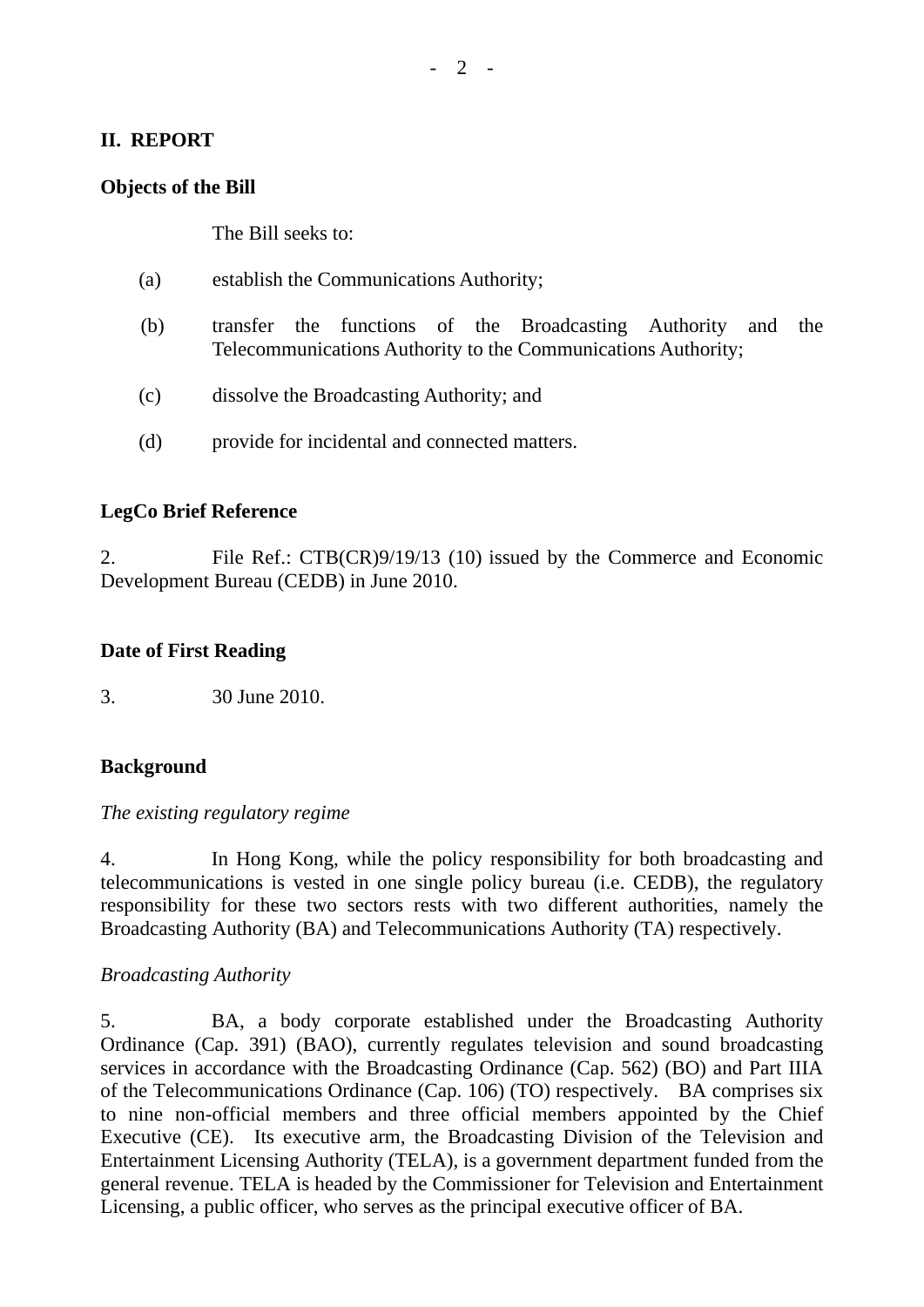- 6. BA's major functions and responsibilities are to-
	- (a) secure proper broadcasting content and technical standards and handle complaints about breach of such standards;
	- (b) issue non-domestic and other licensable television programme service licences and make recommendations on applications for licences of sound broadcasting, domestic free and domestic pay television programme services for which CE in Council is the licensing authority;
	- (c) administer all broadcasting licences and enforce licensing conditions;
	- (d) approve acquiring, holding and exercising of 2% or above foreign voting control of domestic free television programme service licensees; and
	- (e) enforce the competition provisions in the BO.

## *Telecommunications Authority*

7. TA is a public officer appointed by CE pursuant to section 5 of the TO to regulate the telecommunications sector and the technical standards for broadcasting services. Since the Office of the Telecommunications Authority (OFTA) was established in 1993, the Director-General of Telecommunications, who heads OFTA, has been appointed as TA. Operating under the Trading Funds Ordinance (Cap. 430), OFTA does not rely on the general revenue for its expenses.

- 8. TA's major functions and responsibilities are to
	- (a) manage the radio spectrum;
	- (b) license all telecommunications services and transmission facilities and enforce licensing conditions;
	- (c) provide economic and technical regulation of telecommunications services;
	- (d) support BA in the technical regulation of broadcasting services;
	- (e) control the import, export and use of radio-communications apparatus;
	- (f) enforce the competition provisions in the TO; and
	- (g) regulate the sending of unsolicited electronic messages under the Unsolicited Electronic Messages Ordinance (Cap. 593) (UEMO).

9. Operationally, OFTA advises and supports BA and TELA in relation to engineering and technical issues in broadcasting matters, and assists BA in economic regulation matters such as economic analysis for processing competition complaints.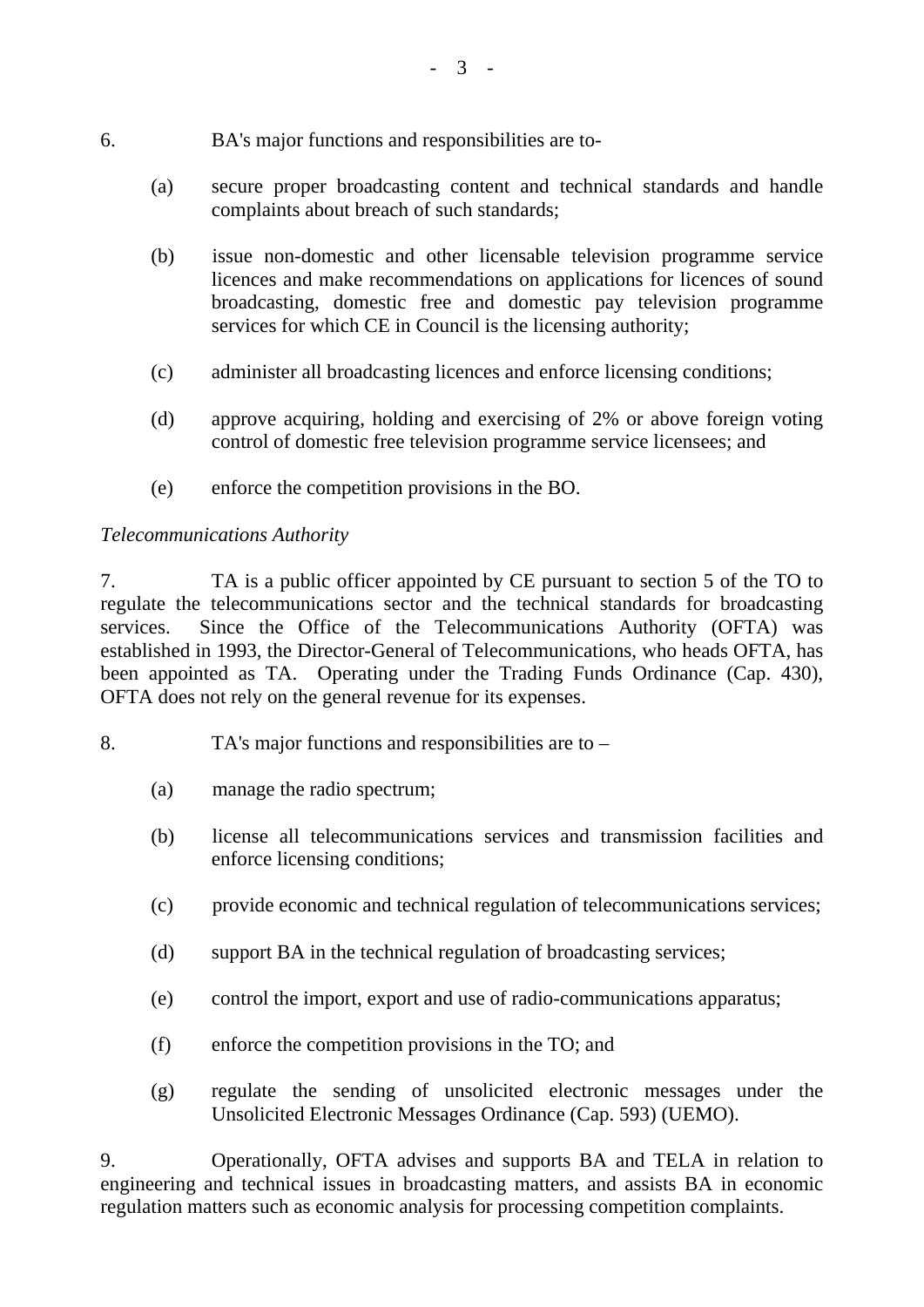# *Proposals for change*

10. According to paragraph 2 of the LegCo Brief, rapid technological advancement is blurring the traditional boundaries between telecommunications and broadcasting, leading to the convergence of the two markets. In the United Kingdom and Australia, such convergence has in recent years resulted in the merger of their separate telecommunications and broadcasting regulators into unified regulatory bodies<sup>1</sup>. Hong Kong needs to restructure its regulatory institutional arrangements and review the overall regulatory regime and legislation to keep pace with changes in these sectors.

11. On 3 March 2006, the Administration published a consultation paper to seek public views on its proposal to merge BA and TA into a unified regulator (i.e. CA) for the efficient, effective and coordinated regulation of a converging electronic communications sector. The Administration proposed a two-staged approach: (a) Upon its establishment, CA would continue to enforce the existing provisions of the BO and TO and administer all matters currently under the purview of BA and TA; and (b) CA would then be tasked to review and rationalize the BO and TO to ensure the consistent and effective regulation of the broadcasting and telecommunications sectors.

# **Comments**

12. The Bill seeks to implement the first stage of the two-staged approach for setting up a unified regulator for the telecommunications and broadcasting sectors after completion of the public consultation exercise. It is intended to be enabling legislation to establish a unified regulator through the structural merger of BA and TA. The Bill does not deal with the differences in the existing regulatory regimes under the BO and TO. Following the establishment of the unified regulator after enactment of the Bill, a comprehensive review of the existing regulatory regimes under the BO and TO will be carried out. According to paragraph 4 of the LegCo Brief, legislative changes would be introduced to update and rationalize these Ordinances after the review.

13. The ensuing paragraphs summarize the key provisions of the Bill.

# *Establishment of CA*

14. Clause 3 establishes a body corporate, CA, as the unified regulator in lieu of BA and TA to administer and enforce the existing regulatory and licensing regimes for the telecommunications and broadcasting sectors.

15. CA will consist of five to 10 non-official members (including a chairperson) appointed by CE, an official member appointed by CE and the Director-General of Communications (DGC) (Clauses 8 and 9).

 $\overline{a}$ <sup>1</sup> Office of Communications (UK) and Australian Communications and Media Authority (Australia).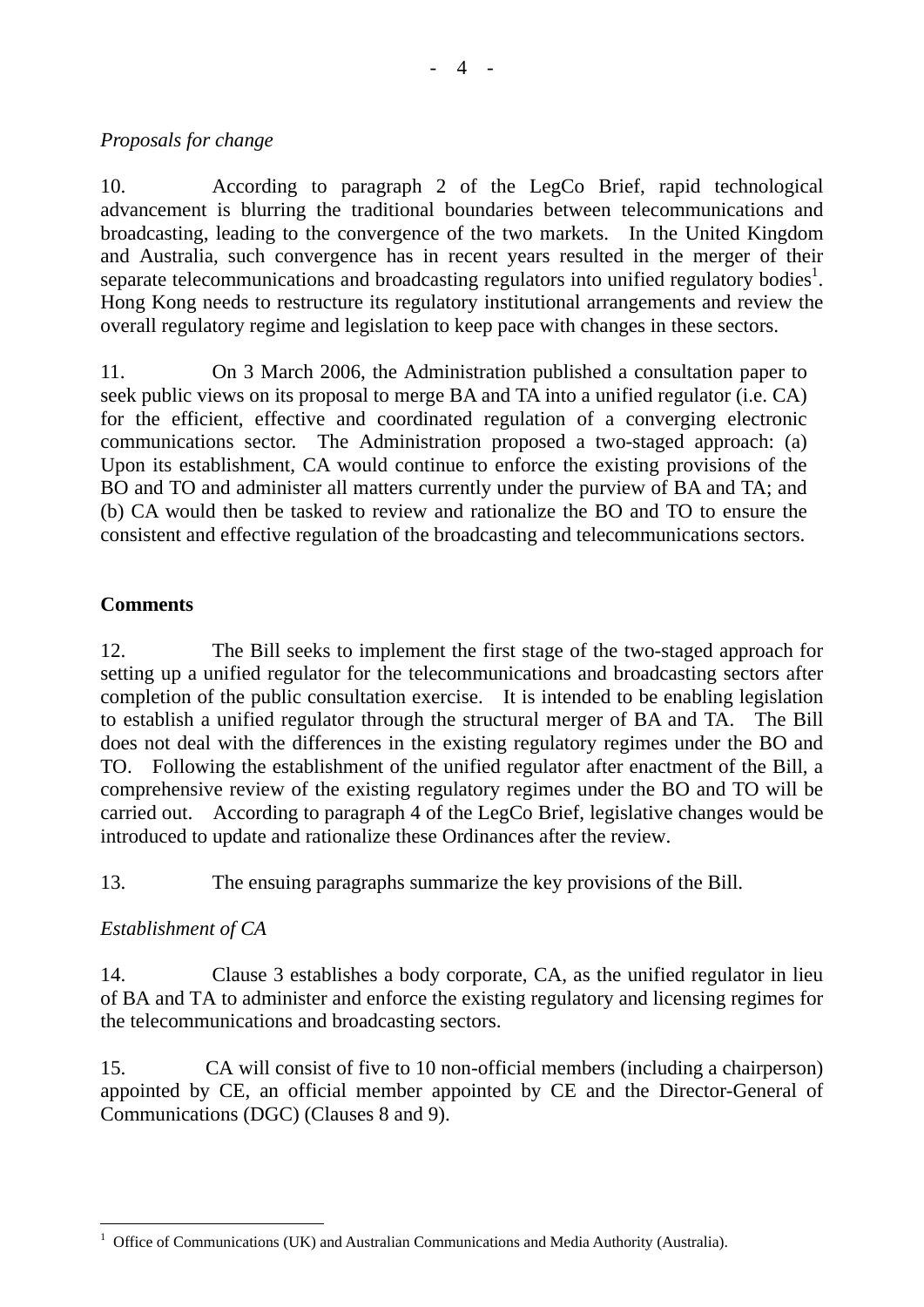# *Powers and functions of CA*

16. The existing statutory powers and functions of TA and BA will be transferred to CA which will be supported by DGC in administering and enforcing the provisions of the Bill, TO, BO, BAO (to be renamed as the Broadcasting (Miscellaneous Provisions) Ordinance), UEMO and any other Ordinance (Clauses 4 and 14). CA will also be given the necessary incidental powers so as to perform its functions (Clause 5).

17. CA will also tender advice to the Secretary for Commerce and Economic Development (Secretary) on any legislation, legislative proposals and regulatory policies relating to telecommunications, broadcasting, anti-spamming or activities connected with the telecommunications and broadcasting sectors (Clause 4(3)).

18. CA may appoint any committee to advise or assist it, or delegate any of its functions to such committee, DGC or any public officer (Clauses 16 and 17).

# *Procedural matters*

19. Clauses 6 and 10 to 13 deal with procedural matters pertaining to the day-to-day operations of CA and its committees, such as the submission of annual reports to CE and the Legislative Council, meetings, transaction of business by the circulation of papers, and disclosure of pecuniary and personal interests by members.

## *Abolition of BA and TA*

20. BA will be dissolved (Clause 7) and section 5 of the TO, which provides for the appointment of TA, will be repealed (section 4 of the Schedule).

## *Immunity from civil liability*

21. Under clause 18, no civil liability will be incurred by CA or any other person acting or omitting to act in good faith in connection with the performance or purported performance of any of CA's proposed functions under the Bill or any Ordinance.

## *OFCA Trading Fund*

 $\overline{a}$ 

22.  $OFTA$  and the Broadcasting Division<sup>2</sup> of TELA will be amalgamated into a new department called the Office of the Communications Authority (OFCA) which will be headed by DGC, a public officer ranked at Director 6 (D6) level. The existing OFTA Trading Fund will be expanded and renamed as the OFCA Trading Fund to which all sums of money payable, owing or paid to CA must be credited. As the executive arm of CA, OFCA will support and assist CA and DGC on telecommunications, broadcasting and anti-spamming matters (Clauses 15, 19 and 23). TELA will be disbanded.

 $2$  The other division of TELA, the Entertainment Division, is responsible for, among other duties, the control of obscene and indecent articles, film censorship and newspaper registration. These non-broadcasting functions will be transferred to OFCA but will be funded by the general revenue. TELA's remaining functions relating to entertainment licences will be taken up by the Home Affairs Department.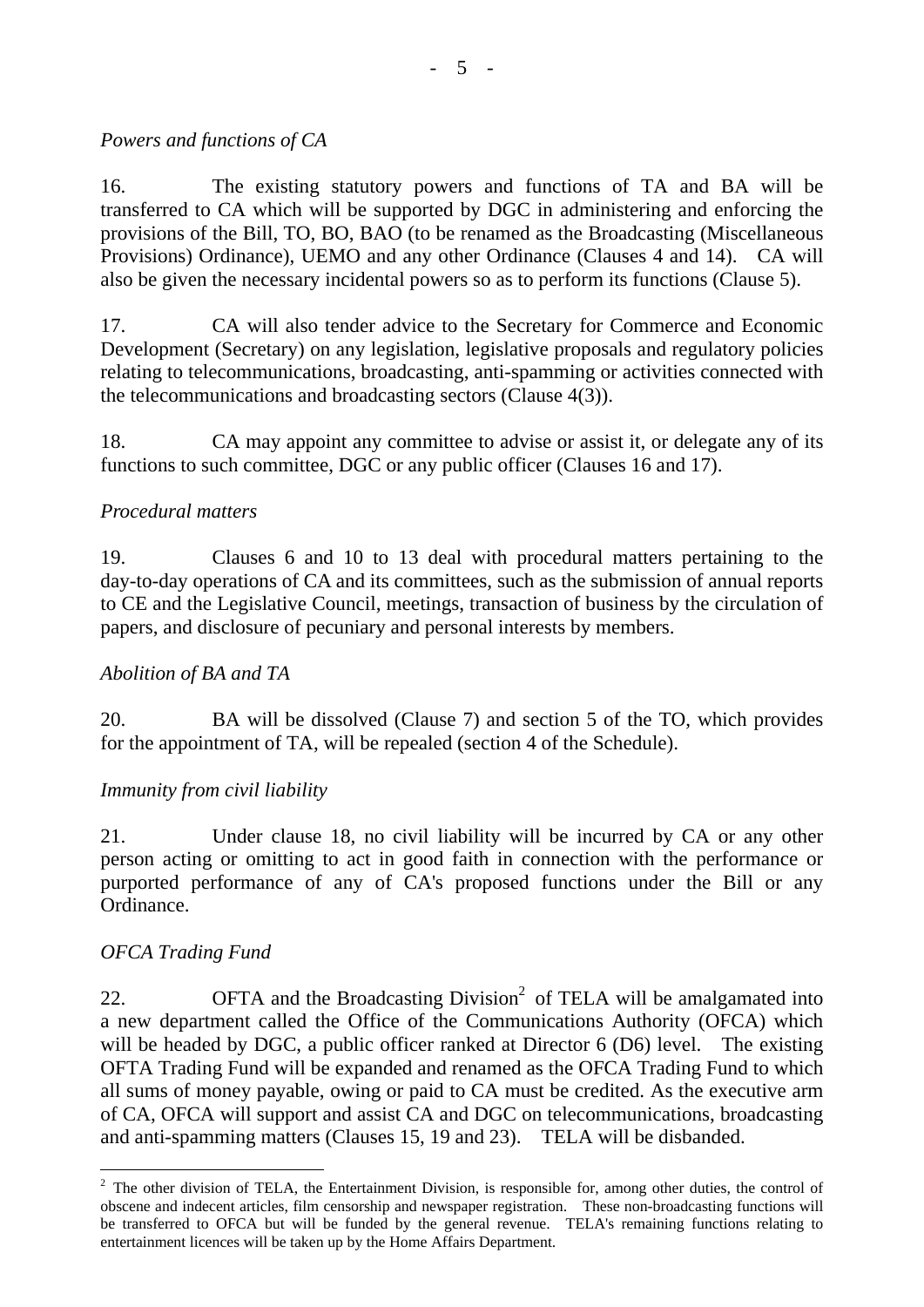# *Transfer of records and data to CA and OFCA*

23. Under clause 20, all data, records or documents in the custody of TA or BA must be transferred to CA. Similarly, all data, records or documents in the custody of OFTA or TELA must be transferred to OFCA or another government department which takes up the relevant function. In relation to personal data so transferred, the Personal Data (Privacy) Ordinance (Cap. 486) (PDPO) applies as if the data had been received by the transferee rather than TA, BA, OFTA or TELA. Such transfer does not amount to a breach of any duty of confidentiality or a contravention of the PDPO.

## *Offence to give or disclose confidential information*

24. Subject to certain specified exceptions, clause 21 prohibits the giving or disclosure of confidential information obtained or received in connection with the performance of any functions of CA. Persons who are subject to this prohibition include a member of, or a person authorized by, CA or its committees, and an employee, agent, service provider, contractor or adviser engaged by OFCA. A person who contravenes clause 21 commits an offence and is liable on conviction on indictment to a fine of \$1,000,000 and 2 years' imprisonment, and on summary conviction to a fine at level 6 (i.e. \$100,000) and 6 months' imprisonment.

- 25. It is a defence for the defendant to show that at the time of the disclosure:
	- (a) he believed that there was lawful authority to give or disclose the information and he had no reasonable cause to believe otherwise; or
	- (b) he did not know or had no reasonable cause to believe that the information given or disclosed was confidential information.

### *Transitional arrangements, savings and consequential amendments*

26. Parts 7 and 8 of the Bill seek to make transitional and savings provisions, and consequential amendments to various Ordinances including the TO, BAO, BO and UEMO and the relevant subsidiary legislation.

### *Commencement*

27. The Bill will come into operation on a day to be appointed by the Secretary by notice published in the Gazette, when it is enacted as an Ordinance.

### **Public Consultation**

28. According to paragraphs 11 and 12 of the LegCo Brief, the Administration conducted a three-month public consultation exercise in 2006 on the proposed establishment of CA through the merger of BA and TA. The proposal was well received by the public and the industry. The Administration also briefed staff representatives of OFTA and TELA in January 2010 on the latest progress of the Bill.